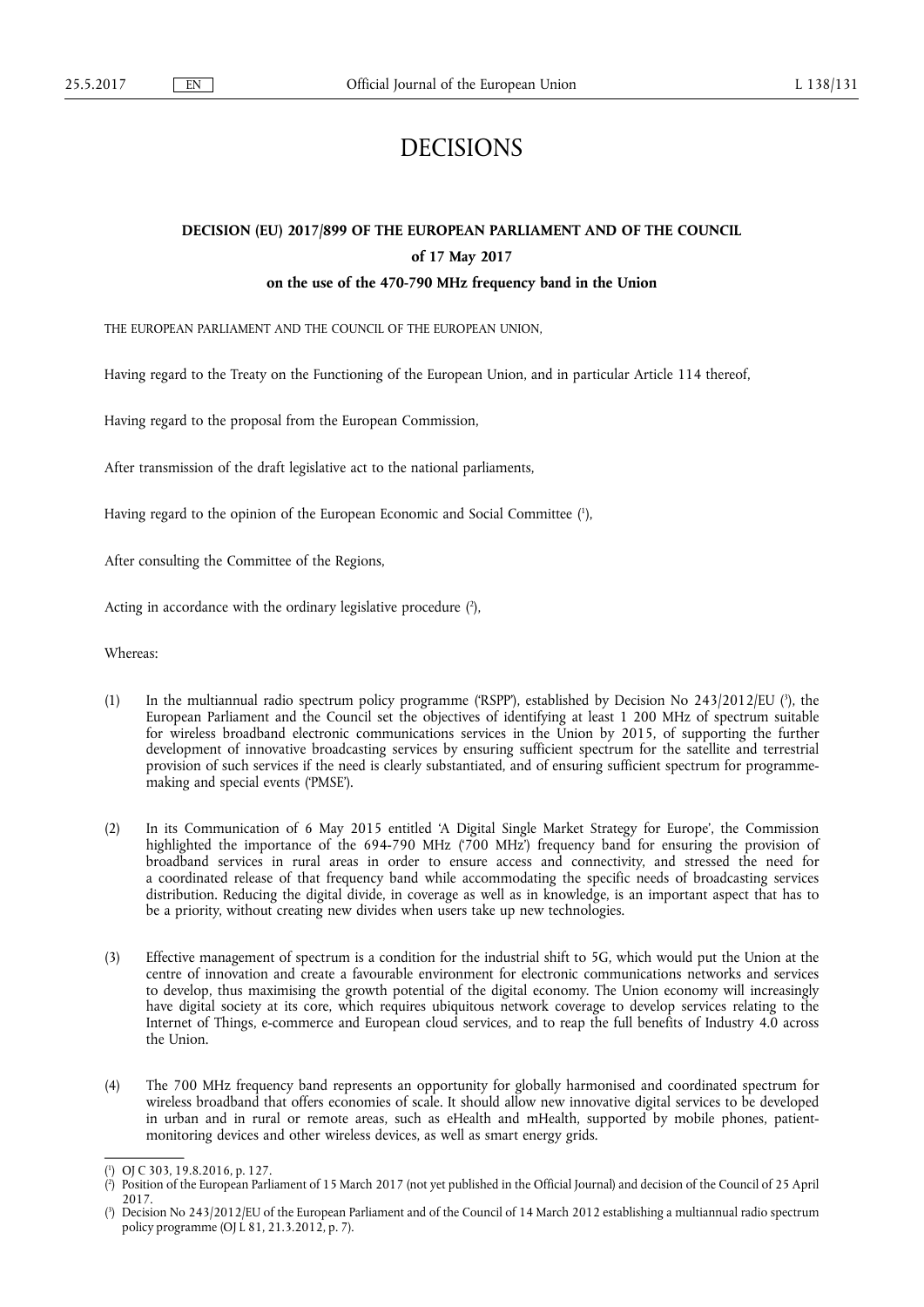- (5) In its resolution of 19 January 2016 entitled 'Towards a Digital Single Market Act', the European Parliament reminded the Member States of their commitment to reach full deployment of at least minimum target speeds of 30 Mbps by 2020, highlighted that radio spectrum is a critical resource for the internal market for wireless broadband communications, as well as broadcasting, and is essential for the future competitiveness of the Union and called as a priority for a harmonised and pro-competitive framework for spectrum allocation and for effective spectrum management.
- (6) Spectrum is a public good. It is, in the 470-790 MHz frequency band, a valuable asset for the cost-efficient deployment of wireless networks with universal indoor and outdoor coverage. That spectrum is currently used across the Union for digital terrestrial television ('DTT') and wireless audio PMSE. It is thus a prerequisite for access to and dissemination of cultural content and of information and ideas. It supports, in parallel to new forms of distribution, the development of the media, and of the creative, cultural and research sectors, which rely extensively on it for the wireless provision of content to end users.
- (7) The assignment of the 700 MHz frequency band should be structured in a way that facilitates competition and should be carried out in a manner that does not undermine existing competition.
- (8) For Region 1, which includes the Union, the International Telecommunication Union's Radio Regulations, adopted by the World Radiocommunication Conference in 2015, provide for the allocation of the 700 MHz frequency band to the broadcasting and mobile (except aeronautical mobile) services on a co-primary basis. The 470-694 MHz ('sub-700 MHz') frequency band remains exclusively allocated to the broadcasting services on a primary basis and to wireless audio PMSE use on a secondary basis.
- (9) Rapidly growing wireless broadband traffic and the increasing economic, industrial and social importance of the digital economy make enhanced wireless network capacity a necessity. Spectrum in the 700 MHz frequency band provides both additional capacity and universal coverage, in particular for the economically challenging rural, mountainous and insular areas as well as other remote areas, predetermined in accordance with areas that are a national priority, including along major terrestrial transport paths, and for indoor use and for wide-range machine-type communications. In that context, coherent and coordinated measures for high-quality terrestrial wireless coverage across the Union, building on best national practices for operators' licence obligations, should aim to meet the RSPP objective that all citizens throughout the Union should have access both indoors and outdoors, to the fastest broadband speeds of not less than 30 Mbps by 2020, and should aim to achieve an ambitious vision for a gigabit society in the Union. Such measures will promote innovative digital services and ensure long-term socioeconomic benefits.
- (10) 5G will have a major impact not only on the digital sector, but on economies as a whole. Especially against the backdrop of the slow deployment of 4G and corresponding services, the successful launch of 5G in the Union will be crucial for economic development and for the competitiveness and productivity of the Union's economy. The Union therefore needs to take the lead by securing enough spectrum for the successful launch and development of 5G. In addition, when authorising the use of the 700 MHz frequency band, Member States should take account of the opportunity to ensure that mobile virtual network operators are able to increase their geographical coverage. Where a Member State so requests, the Commission should, where feasible, facilitate the option of jointly organised auctions, thus contributing to pan-European structures.
- (11) Spectrum-sharing within a common frequency band between bidirectional wireless broadband use for wide-area use (uplink and downlink), on the one hand, and unidirectional television broadcasting or wireless audio PMSE use, on the other, is technically problematic where their coverage areas overlap or are close. This means that repurposing the 700 MHz frequency band for bidirectional terrestrial wireless broadband electronic communications services would deprive DTT and wireless audio PMSE users of part of their spectrum resources. The DTT and PMSE sectors therefore need long-term regulatory predictability with regard to the availability of sufficient spectrum, so that they can safeguard the sustainable provision and development of their services, in particular free-to-view television, while ensuring an appropriate environment for investments, so that Union and national audiovisual policy objectives such as social cohesion, media pluralism and cultural diversity are met. It is possible that measures will be needed at Union and national level to ensure additional spectrum resource for wireless audio PMSE use outside the 470-790 MHz frequency band.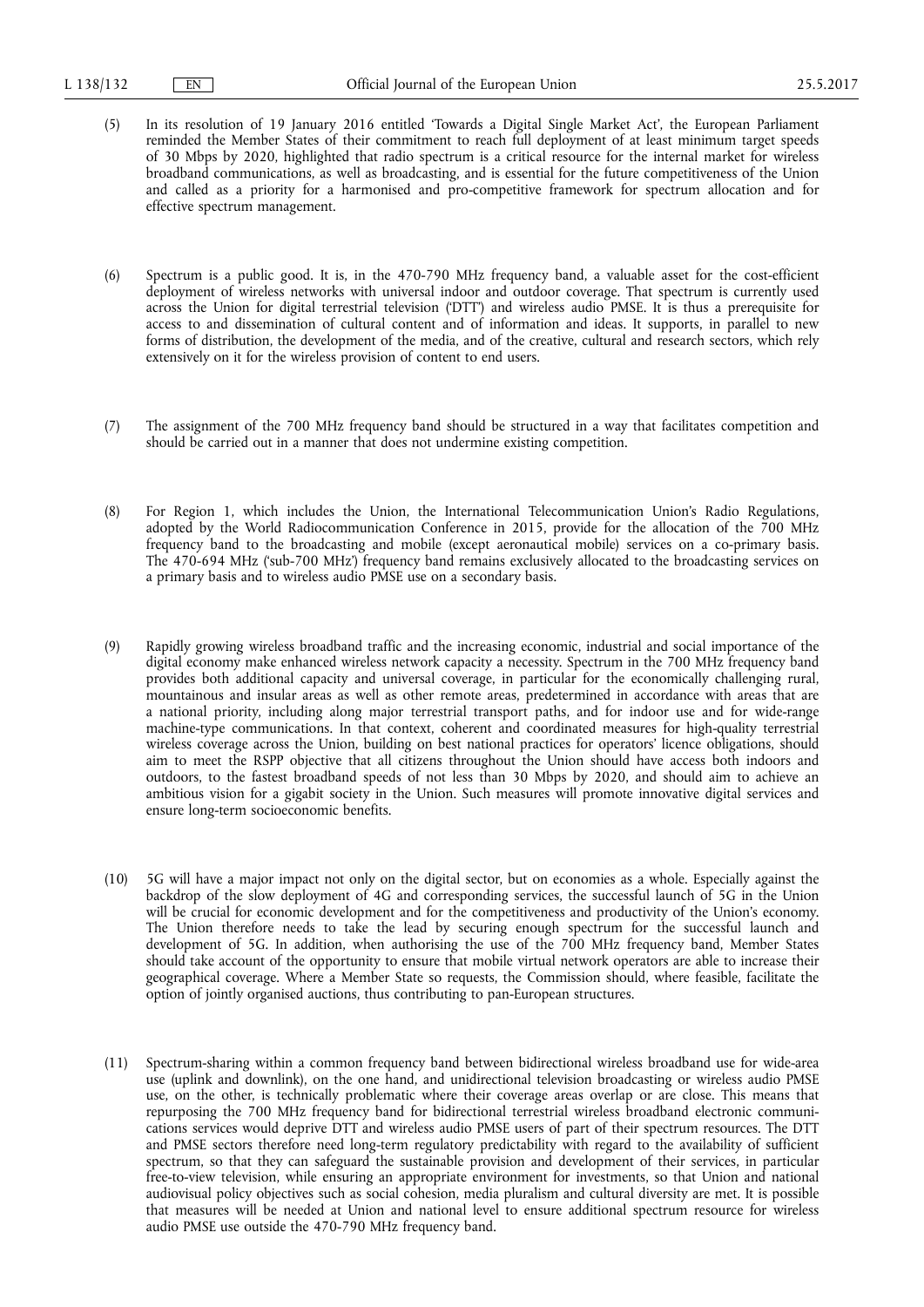- (12) In his report to the Commission, Pascal Lamy, the Chairman of the high-level group on the future use of the UHF band (470-790 MHz), recommended that the 700 MHz frequency band be made available for wireless broadband by 2020 (+/- two years). Such a release would help achieve the goal of long-term regulatory predictability for DTT by making the sub-700 MHz frequency band available until 2030, although this would have to be reviewed by 2025.
- (13) The Radio Spectrum Policy Group recommended in its opinion on a long-term strategy on the future use of the UHF band (470-790 MHz) in the European Union of 19 February 2015 that a coordinated approach be adopted across the Union to make the 700 MHz frequency band available for effective use for wireless broadband electronic communications services by the end of 2020, noting that Member States are able to decide on the basis of duly justified reasons to delay the availability of the band for up to two years. In addition, the availability of the sub-700 MHz frequency band for the provision of broadcasting services should be ensured until 2030.
- (14) Some Member States have already launched or completed a national process to authorise the use of the 700 MHz frequency band for bidirectional terrestrial wireless broadband electronic communications services. A coordinated approach is needed with regard to the future use of the 700 MHz frequency band, which should also provide regulatory predictability, balance Member State diversity with digital single market objectives and promote European leadership with regard to international technology developments. In that context, Member States should be required to repurpose the 700 MHz frequency band in a timely manner in accordance with Union and national law.
- (15) Member States should be able to delay, on the basis of duly justified reasons, allowing the use of the 700 MHz frequency band for terrestrial systems capable of providing wireless broadband electronic communications services beyond a common Union deadline of 2020 for up to two years. The reasons for such a delay should be limited to unresolved cross-border coordination issues resulting in harmful interferences, the need to ensure, and the complexity of ensuring, the technical migration of a large amount of the population to advanced broadcasting standards, the financial costs of transition exceeding the expected revenue generated by award procedures and *force majeure*. Member States should take all necessary steps to minimise resulting harmful interference in the affected Member States. In the event that Member States delay allowing the use of the 700 MHz frequency band, they should inform the other Member States and the Commission accordingly and include the duly justified reasons therefor in their national roadmaps. Such Member States and any Member States affected by the delay should cooperate with a view to coordinating the process of releasing the 700 MHz frequency band and should include information on such coordination in their national roadmaps.
- (16) The use of the 700 MHz frequency band by other applications in third countries, as allowed by international agreements or in parts of national territory outside the effective control of the Member State authorities, could limit the use of the 700 MHz frequency band for terrestrial wireless broadband electronic communications services in some Member States. This would prevent those Member States from complying with the common schedule set at Union level. The Member States concerned should take all necessary steps to minimise the duration and geographical extent of those limitations and seek the assistance of the Union, where necessary, under Article 10(2) of Decision No 243/2012/EU. They should also notify the Commission of such limitations pursuant to Article 6(2) and Article 7 of Decision No 676/2002/EC of the European Parliament and of the Council ( 1 ), and the information should be published in accordance with Article 5 of Decision No 676/2002/EC.
- (17) This Decision should be without prejudice to measures taken at national level, in accordance with Union law, that pursue general-interest objectives relating to the right of Member States to organise and use their spectrum for the purposes of public order, public security and defence.
- (18) The use of the 700 MHz frequency band for terrestrial wireless broadband electronic communications services should be subject to a flexible authorisation regime as soon as possible. This should include the possibility for holders of rights of use of spectrum to transfer and lease their existing rights in the context of the application of Articles 9, 9a and 9b of Directive 2002/21/EC of the European Parliament and of the Council (<sup>2</sup>), taking into account the obligation to promote effective competition without distortions of competition in the internal

<sup>(</sup> 1 ) Decision No 676/2002/EC of the European Parliament and of the Council of 7 March 2002 on a regulatory framework for radio spectrum policy in the European Community (Radio Spectrum Decision) (OJ L 108, 24.4.2002, p. 1).

<sup>(</sup> 2 ) Directive 2002/21/EC of the European Parliament and of the Council of 7 March 2002 on a common regulatory framework for electronic communications networks and services (Framework Directive) (OJ L 108, 24.4.2002, p. 33).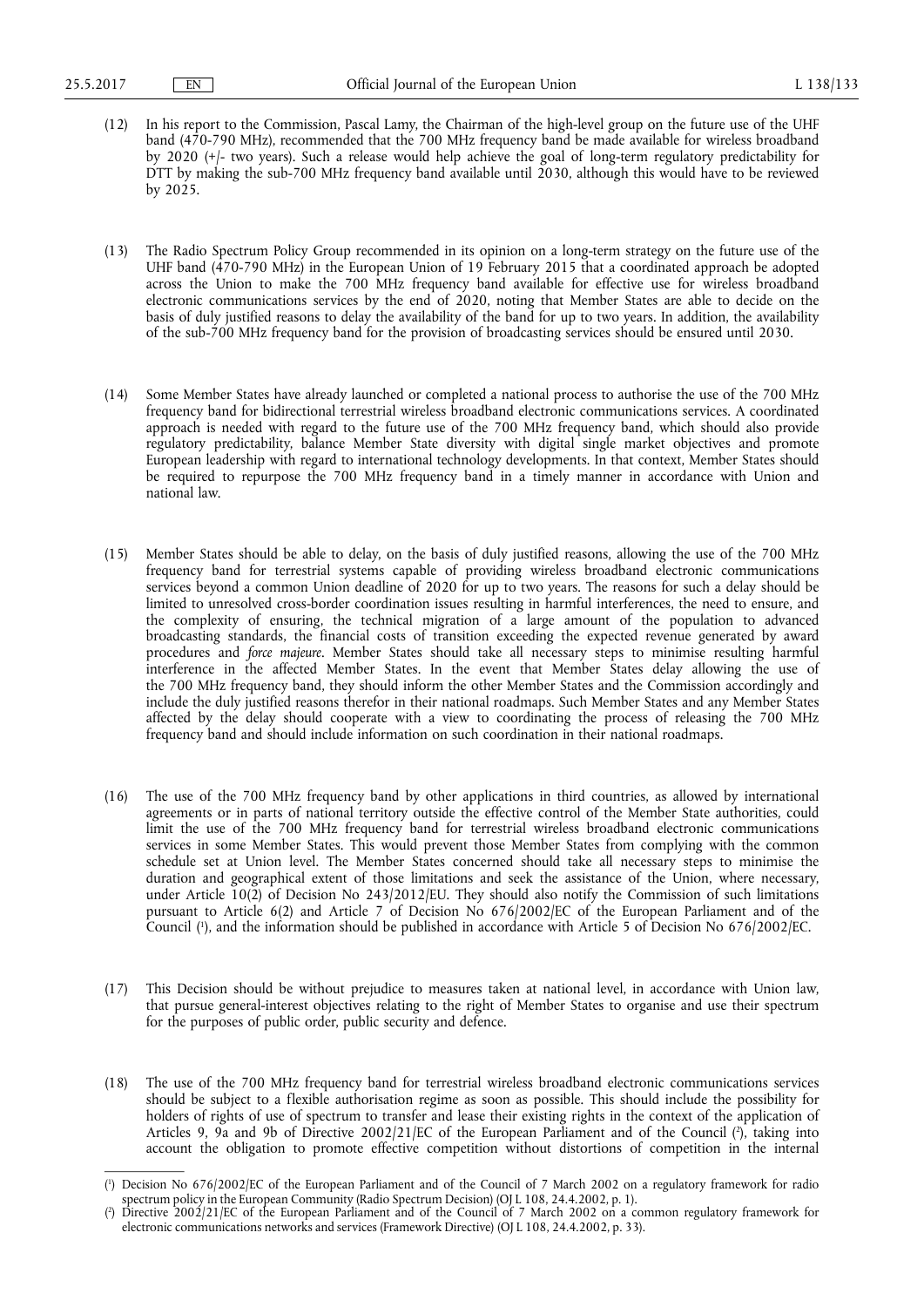market for electronic communications services under Article 5 of Decision No 243/2012/EU. During their respective assessments when licensing spectrum, the Member States should take into consideration the duration of licences, the business plan of the operators and its contribution to meeting the Digital Agenda objectives, and the promotion of innovative digital services and long-term socioeconomic benefits.

- (19) It is important to achieve long-term regulatory predictability for DTT with regard to access to the sub-700 MHz frequency band, taking into account the outcome of the World Radiocommunication Conference in 2015. In line with Articles 9 and 9a of Directive 2002/21/EC, Member States should apply a flexible approach where possible and should be able to allow the introduction of alternative uses such as terrestrial wireless broadband electronic communications services in the sub-700 MHz frequency band according to national needs for distribution of broadcasting services, including for innovative user-driven initiatives. Such alternative uses should guarantee continued access to spectrum for broadcasting as the primary user, subject to national demand. To that end, Member States should promote cooperation between broadcasters, broadcasting operators and mobile operators in order to facilitate the convergence of audiovisual and internet platforms and shared spectrum use. When allowing use within the sub-700 MHz frequency band for terrestrial wireless broadband electronic communications services, Member States should ensure that such use does not cause harmful interference to digital terrestrial broadcasting in neighbouring Member States, as provided for in the agreement reached at the Regional Radiocommunication Conference of 2006.
- (20) Member States should adopt coherent national roadmaps to facilitate the use of the 700 MHz frequency band for terrestrial wireless broadband electronic communications services while ensuring continuity for the television broadcasting services that vacate the band. Once such national roadmaps have been adopted, Member States should make them available in a transparent manner within the Union. The national roadmaps should cover activities and timescales for frequency replanning, technical developments for network and end-user equipment, coexistence between radio and non-radio equipment, existing and new authorisation regimes, mechanisms to avoid harmful interference with spectrum users in adjacent bands and information on the possibility of compensation for migration costs, where such costs would arise, in order to avoid, inter alia, costs for end users or broadcasters. Where Member States intend to maintain DTT, the national roadmaps should consider the option of facilitating upgrades of broadcasting equipment to more spectrum-efficient technologies, such as advanced video formats (e.g. HEVC) or signal transmission technologies (e.g. DVB-T2).
- (21) The scope of and mechanism for possible compensation for completing the transition in spectrum use, in particular for end users, should be analysed in accordance with the relevant national provisions, as provided for by Article 14 of Directive 2002/20/EC of the European Parliament and of the Council ( 1 ), and should be consistent with Articles 107 and 108 of the Treaty on the Functioning of the European Union in order, for example, to facilitate the transition to more spectrum-efficient technologies. The Commission should be able to provide guidance to a Member State, on its request, to facilitate the transition in spectrum use.
- (22) The Commission should, in cooperation with the Member States, report to the European Parliament and to the Council on developments in the use of the sub-700 MHz frequency band, with a view to ensuring efficient use of spectrum, pursuant to the applicable Union law. The Commission should take into account the social, economic, cultural and international aspects affecting the use of the sub-700 MHz frequency band, further technological developments, changes in consumer behaviour and the requirements in connectivity to foster growth and innovation in the Union.
- (23) Since the objective of this Decision, namely to ensure a coordinated approach to the use of the 470-790 MHz frequency band in the Union in accordance with common objectives, cannot be sufficiently achieved by the Member States but can rather, by reason of its scale and effects, be better achieved at Union level, the Union may adopt measures in accordance with the principle of subsidiarity as set out in Article 5 of the Treaty on European Union. In accordance with the principle of proportionality, as set out in that Article, this Decision does not go beyond what is necessary in order to achieve that objective,

HAVE ADOPTED THIS DECISION:

#### *Article 1*

1. By 30 June 2020, Member States shall allow the use of the 694-790 MHz ('700 MHz') frequency band for terrestrial systems capable of providing wireless broadband electronic communications services only under harmonised technical conditions established by the Commission pursuant to Article 4 of Decision No 676/2002/EC.

<sup>(</sup> 1 ) Directive 2002/20/EC of the European Parliament and of the Council of 7 March 2002 on the authorisation of electronic communications networks and services (Authorisation Directive) (OJ L 108, 24.4.2002, p. 21).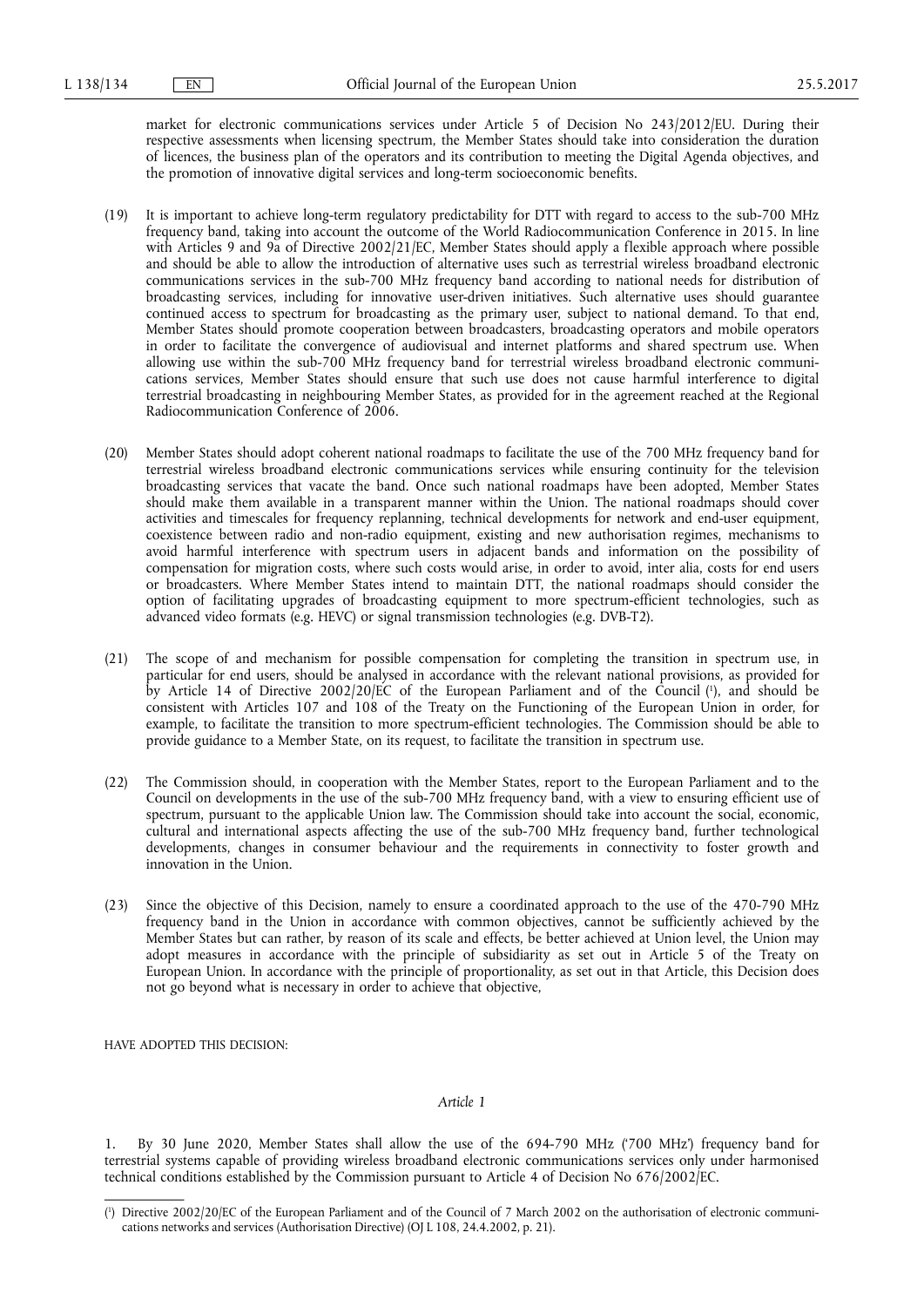Member States may, however, delay allowing the use of the 700 MHz frequency band for up to two years on the basis of one or more of the duly justified reasons set out in the Annex to this Decision. In the case of such a delay, the Member State concerned shall inform the other Member States and the Commission accordingly and shall include those duly justified reasons in the national roadmap adopted pursuant to Article 5 of this Decision. Where necessary, Member States shall carry out the authorisation process or amend relevant existing rights to use the spectrum in accordance with Directive 2002/20/EC, in order to allow such use.

A Member State that delays allowing the use of the 700 MHz frequency band under the second subparagraph and the Member States affected by that delay shall cooperate with each other with a view to coordinating the process of releasing the 700 MHz frequency band for wireless broadband electronic communications services and shall include information on such coordination in the national roadmaps adopted pursuant to Article 5.

2. In order to allow the use of the 700 MHz frequency band in accordance with paragraph 1, Member States shall, by 31 December 2017, conclude all the necessary cross-border frequency-coordination agreements within the Union.

Member States shall not be bound by the obligations laid down in paragraphs 1 and 2 in geographical areas where frequency coordination with third countries remains unresolved, provided that Member States make all practicable efforts to minimise the duration and geographical scope of such unresolved coordination and report the results to the Commission, on an annual basis, until the outstanding coordination issues have been resolved.

The first subparagraph shall apply to the spectrum coordination problems in the Republic of Cyprus arising from the fact that the Government of Cyprus is prevented from exercising effective control in part of its territory.

This Decision is without prejudice to the right of Member States to organise and use their spectrum for the purposes of public order, public security and defence.

#### *Article 2*

Upon the granting of the rights of use in the 700 MHz frequency band for terrestrial systems capable of providing wireless broadband electronic communications services, Member States shall allow the transfer or leasing of such rights in accordance with open and transparent procedures pursuant to the applicable Union law.

# *Article 3*

1. When Member States authorise the use of or amend existing rights to use the 700 MHz frequency band, they shall take due account of the need to achieve the target speed and quality objectives set out in Article 6(1) of Decision No 243/2012/EU, including coverage in predetermined national priority areas where necessary, such as along major terrestrial transport paths, for the purpose of allowing wireless applications and European leadership in new digital services to contribute effectively to Union economic growth. Such measures may include conditions to facilitate or encourage the sharing of network infrastructure or spectrum in accordance with Union law.

2. In applying paragraph 1, Member States shall assess the need to attach conditions to the rights of use for frequencies within the 700 MHz frequency band and, where appropriate, shall consult relevant stakeholders in that regard.

#### *Article 4*

Member States shall ensure availability at least until 2030 of the 470-694 MHz ('sub-700 MHz') frequency band for the terrestrial provision of broadcasting services, including free television, and for use by wireless audio PMSE on the basis of national needs, while taking into account the principle of technological neutrality. Member States shall ensure that any other use of the sub-700 MHz frequency band on their territory is compatible with the national broadcasting needs in the relevant Member State and does not cause harmful interference to, or claim protection from, the terrestrial provision of broadcasting services in a neighbouring Member State. Such use shall be without prejudice to obligations resulting from international agreements, such as cross-border frequency-coordination agreements.

#### *Article 5*

1. As soon as possible and no later than 30 June 2018, Member States shall adopt and make public their national plan and schedule ('national roadmap'), including detailed steps for fulfilling their obligations under Articles 1 and 4. Member States shall draw up their national roadmaps after consulting all relevant stakeholders.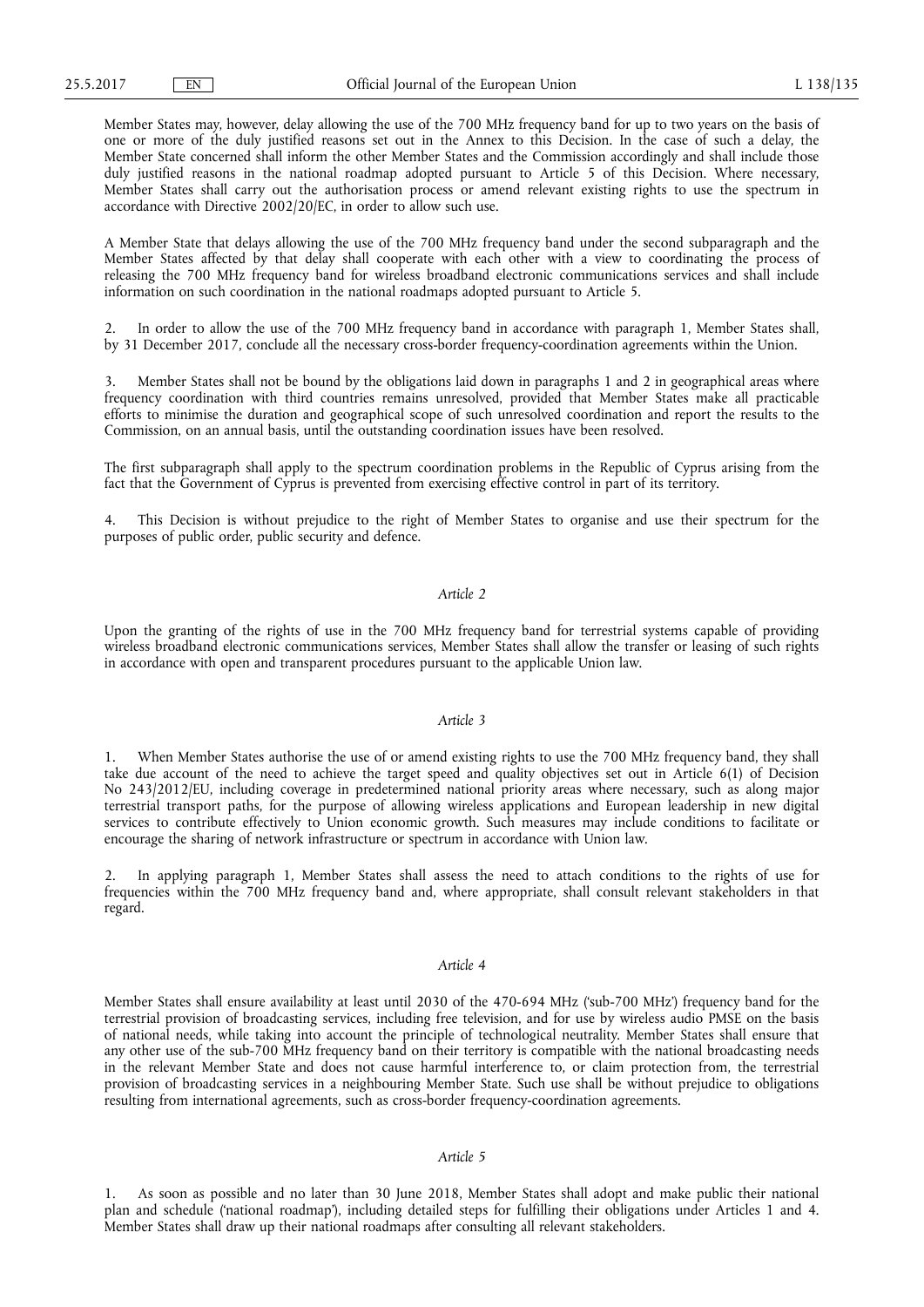2. In order to ensure that the use of the 700 MHz frequency band is in accordance with Article 1(1), Member States shall include in their national roadmaps, where appropriate, information on measures, including any support measures, to limit the impact of the forthcoming transition process on the public and on wireless audio PMSE use and to facilitate the timely availability of interoperable television broadcasting network equipment and receivers in the internal market.

*Article 6* 

Member States may, where appropriate and in accordance with Union law, ensure that adequate compensation for the direct cost, in particular for end users, of the migration or reallocation of spectrum use is provided promptly and in a transparent manner in order to, inter alia, facilitate transition to more spectrum-efficient technologies.

At the request of the Member State concerned, the Commission may provide guidance on such compensation in order to facilitate the transition in spectrum use.

#### *Article 7*

The Commission shall, in cooperation with the Member States, report to the European Parliament and to the Council on developments in the use of the sub-700 MHz frequency band, with a view to ensuring efficient use of spectrum, pursuant to the applicable Union law. The Commission shall take into account the social, economic, cultural and international aspects affecting the use of the sub-700 MHz frequency band pursuant to Articles 1 and 4, further technological developments, changes in consumer behaviour and the requirements in connectivity to foster growth and innovation in the Union.

#### *Article 8*

This Decision shall enter into force on the twentieth day following that of its publication in the *Official Journal of the European Union*.

*Article 9* 

This Decision is addressed to the Member States.

Done at Strasbourg, 17 May 2017.

*For the European Parliament The President*  A. TAJANI

*For the Council The President*  C. ABELA